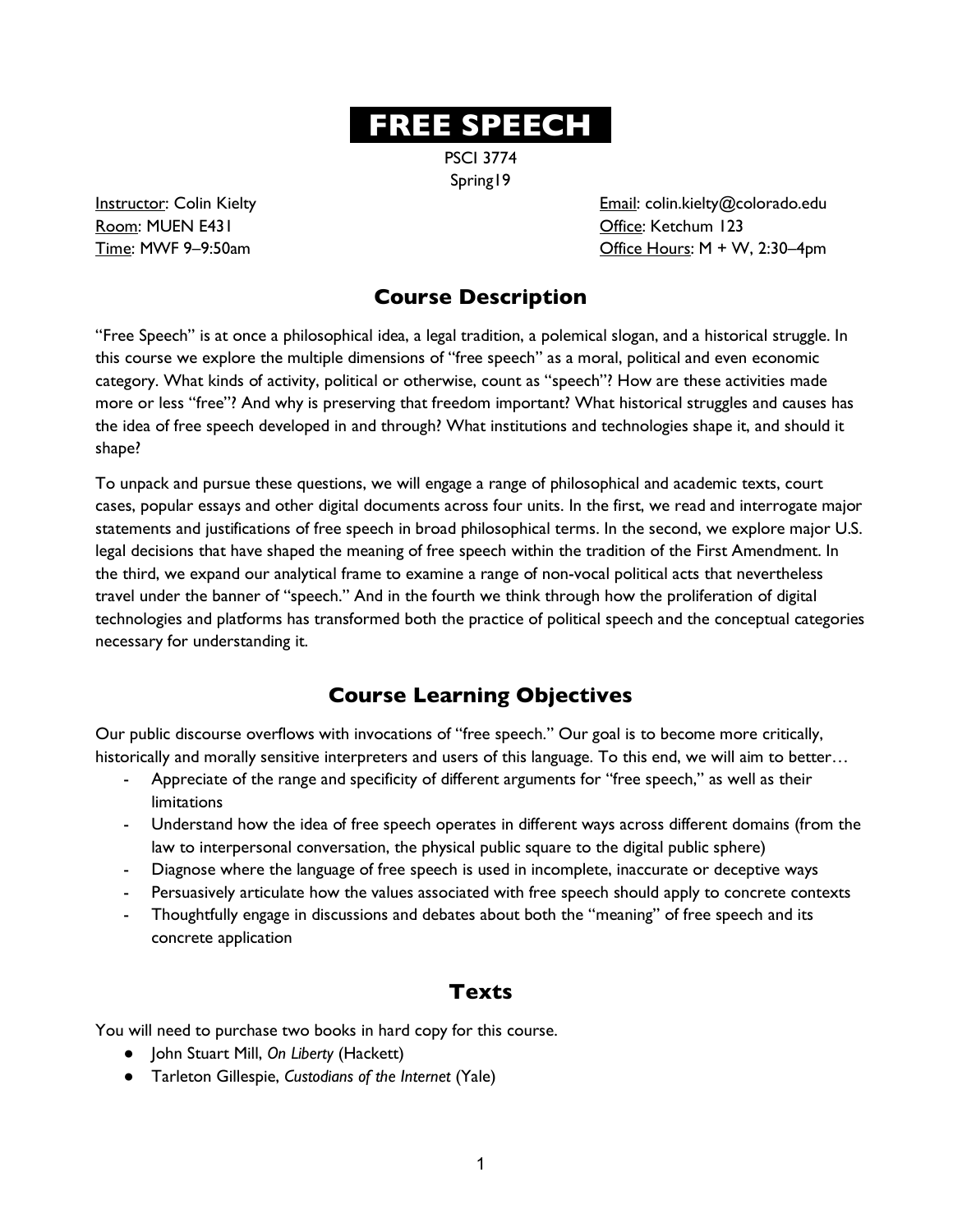The rest of the readings are freely available in digital editions, linked here (on the Syllabus) or posted on Canvas. Books devoted to free speech issues that we read selections from include:

- Jeremy Waldron, *The Harm in Hate Speech* (Harvard) [link]
- Richard Hasen, *Plutocrats United* (Yale) [course reserve]

### **Course Work: Activities, Assignments and Assessments**

#### Grading Breakdown

| Quizzes $(10) - 10\%$ | Reading Questions $(6) - 6%$          | Fishbowl Questions $(2) - 4%$     |
|-----------------------|---------------------------------------|-----------------------------------|
|                       | Short Reading Responses $(4) - 16\%$  | Fishbowl Reflections $(4) - 24\%$ |
|                       | Long Reading Reflections $(4) - 40\%$ |                                   |

Quizzes: Ten (10) times across the semester you will be responsible for some manner of "quiz." Quizzes will always assess engagement with the readings, but will do so in different ways. Some quizzes will briefly assess whether you have done the readings at the start of randomly selected class sessions. (In this way they can also serve as proxies for attendance.\*) Some quizzes will be tied to small group discussions or activities, and will necessitate collective answers. Each quiz will be graded "P" (pass, 1pt/%) and "NP" (no pass, 0pts/%).

\*If you miss a quiz class in a way excused by the attendance policy, your next quiz will simply count double.

Reading Questions: Six (6) times across the semester you will compose and submit a concise and thoughtful question provoked by the readings and suitable to address in class. You will sign up for dates of your own choosing through a process explained in class and submit to Canvas *by 5pm the day before class*. Questions will be graded "S" (satisfactory, 1pt/%) and "U" (unsatisfactory, 0pts/%) based upon whether they demonstrate indepth engagement with and critical thought about the readings.

Short Reading Responses: Four (4) times across the semester you will write a short, 250–300 word response paper addressing the class readings. Short Reading Responses offer an opportunity for you to articulate your own insight about our texts and the broader issues they address. Short Reading Responses will be due *by class*, and will be graded on a 4pt scale (each worth 4% of your grade) with expectations detailed in the Rubric on Canvas.

Long Reading Reflections: Four (4) times across the semester you will submit a longer, 600–700 word composition that not only identifies a perspective on the readings but develops that perspective, articulating a *persuasive argument*. Long Reading Reflections are the most significant part of your grade, and each will be evaluated on a standard letter-grade basis. See the Rubric on Canvas for more detailed expectations.

As with Short Reading Responses, you will sign up for dates of your own choosing. Unlike Short Reading Responses, Long Reading Reflections are due *three days after their respective class session, by 5pm*. This allows you to take time with your composition after exploring the material in class. \*NOTE\*: All students will compose the their fourth (4th) Long Reading Reflection for the last class session. In this sense it is like a final paper.

Fishbowl Questions: For class sessions in which you will participate in a "fishbowl" seminar (2 times) you will also submit a pre-class question. Like regular Reading Questions, Fishbowl Questions will be due *by 5pm the*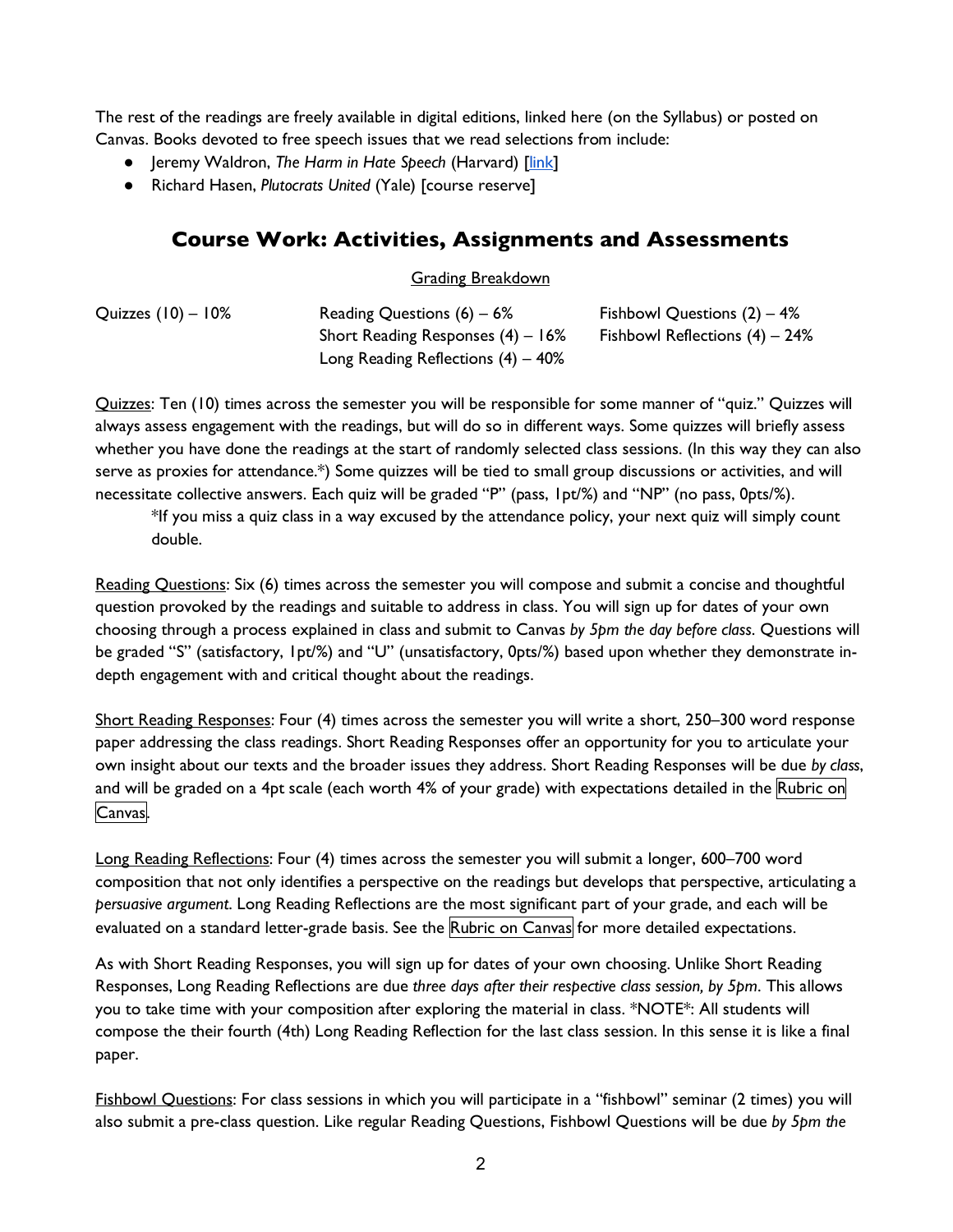*day before class*. Fishbowl Questions, however, will be in greater depth and available for the rest of the participants to view before class, as well as graded "E" (excellent, 2pts/%), "S" (satisfactory, 1pt/%) and "U" (unsatisfactory, 0pts/%).

Fishbowl Reflections: Each class session that you are "out" of a fishbowl seminar discussion you will compose a 450–500 word reflection paper that articulates and develops the insights/analyses that (a) concretely engage the content of the seminar discussion, and (b) go beyond that discussion to cover new ground and/or offer a perspective unique to the author. Fishbowl reflections will be evaluated on a 6pt scale detailed on the Rubric on Canvas. They are due *three days after their respective class session, by 5pm*.

### **Readings and Schedule**

#### **Unit 1 - Philosophical Foundations .**

#### WEEK 1

Mon Jan 14: Intro/Syllabus

Wed Jan 16: Stanley Fish, "There's No Such Thing as Free Speech, and It's a Good Thing Too" [14p]

Fri Jan 18: John Milton, *Areopagitica* [first half, 26p]

#### WEEK 2

Mon Jan 21: Martin Luther King Jr. Holiday (No Classes; University Closed)

Wed Jan 23: John Milton, *Areopagitica* [second half, 19p]

● *Small groups 1*

Fri Jan 25: John Stuart Mill, *On Liberty*, Ch. 1 [15p]

#### WEEK 3

Mon Jan 28: John Stuart Mill, *On Liberty*, Ch. 2 [37p]

Wed Jan 30: John Stuart Mill, *On Liberty*, Ch. 3 [20p]

Fri Feb 1: John Stuart Mill, *On Liberty*, Ch. 4 [20p] ● *Fishbowl 1*

#### WEEK 4

Mon Feb 4: John Stuart Mill, *On Liberty*, Ch. 5 [21p]

Wed Feb 6: Alexander Meiklejohn, *Free Speech and Its Relation to Self-Government*, Ch.1 and "Reflections" [38p]

Fri Feb 8: Alexander Meiklejohn, *Political Freedom*, Introduction and "B. Testimony on the Meaning of the First Amendment" [p26]

● *Small Groups 2*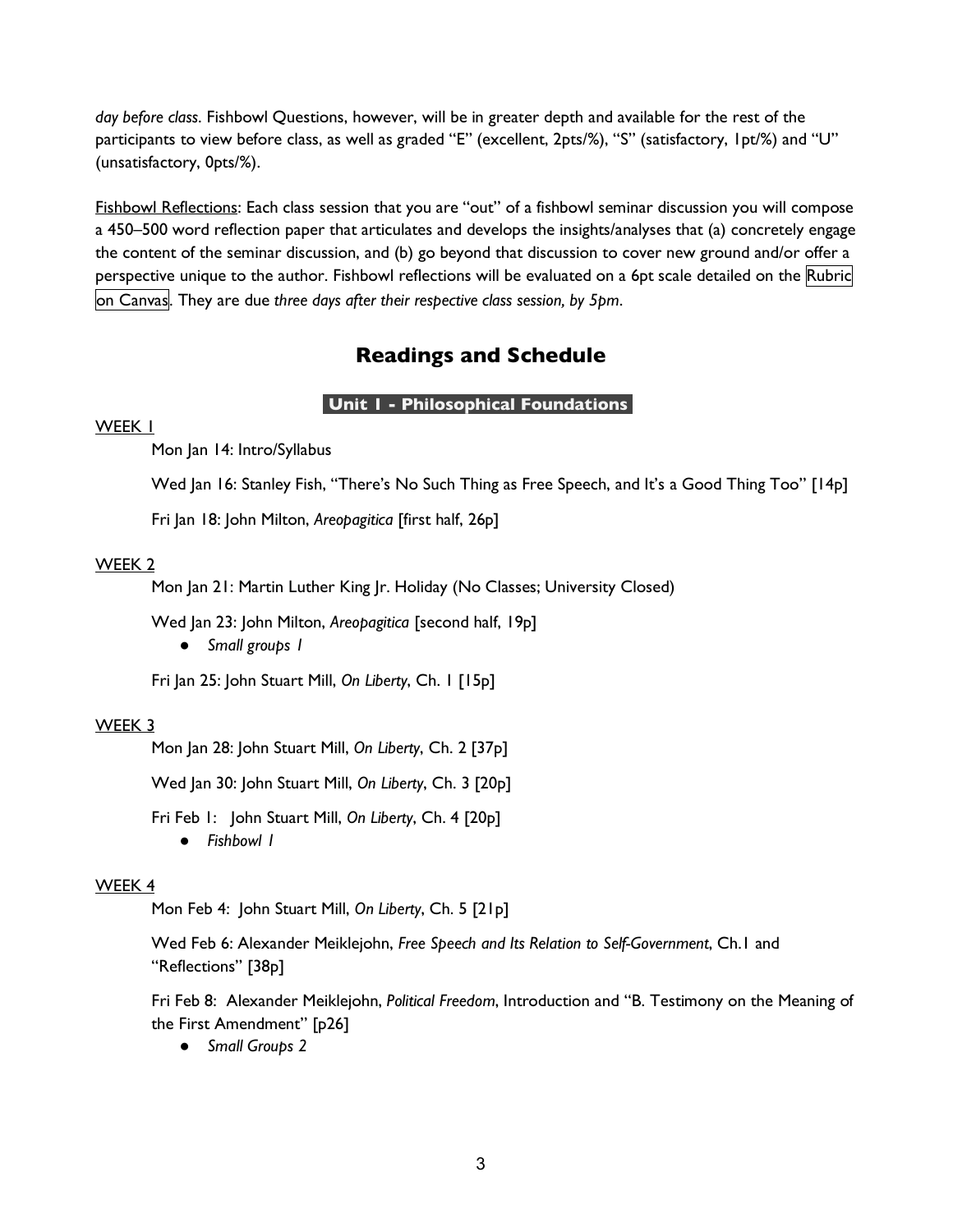#### **Unit 2 - Legal Frameworks .**

#### WEEK 5

Mon Feb 11: Schenck v. United States (1919)  $\sqrt{\frac{6yez}{\text{Case}}} + \text{Abrams}$  v. United States (1919) - make sure to read Holmes Dissent  $[Oyez | Case] +$  Stone Note on Abrams + Bernard Williams, "The Marketplace of Ideas" [excerpt from *Truth & Truthfulness*, 6p]

Wed Feb 13: Whitney v. California (1927) [Oyez | Case] + Gitlow v. New York (1925) [Oyez | Case] + Dennis v. United States (1951) [Oyez | Case] + Stone Notes on Whitney, Gitlow

Fri Feb 15: Brandenburg v. Ohio (1969)  $\sqrt{\frac{6yez}{\text{2se}}} +$  Stone Notes on Brandenburg

● *Fishbowl 2*

#### WEEK 6

Mon Feb 18: Chaplinsky v. New Hampshire (1942) [Oyez | Case] + Terminiello v. Chicago (1949) [Oyez | Case] + Stone Note on Fighting Words

Wed Feb 20: National Socialist Party of America v. Village of Skokie (1977) [Oyez | Case] + Lee Bollinger, "The Skokie Legacy" [17p]

● *Fishbowl 3*

Fri Feb 22: New York Times v. US (1971) [Oyez | Case]

#### WEEK 7

Mon Feb 25: United States v. O'Brien (1968)  $\sqrt{2 \text{e} \cdot \text{e}^2}$  + Texas v. Johnson (1989)  $\sqrt{2 \text{e} \cdot \text{e}^2}$  + Texas v. Johnson (1989)  $\sqrt{2 \text{e} \cdot \text{e}^2}$ Stone Note Draft Card Burning

Wed Feb 27: R.A.V. v. City of St. Paul (1992) [Oyez | Case] + Linda Greenhouse, "An Intense Attack by Justice Thomas on Cross-Burning" [link] + Virginia v. Black (2003) [Oyez | Case] + Snyder v. Phelps (2011) [Oyez | Opinion]

Fri Mar 1: Jeremy Waldron, *The Harm in Hate Speech,* Chs. 1, 3

#### WEEK 8

Mon Mar 4: New York Times v. Sullivan (1964) [Oyez | Case] + Stone Note on Central Meaning

Wed Mar 6: Gertz v. Welch (1974) [Oyez | Case] + Stone Note on Public and Private Figures

Fri Mar 8: Eugene Volokh, "Court strikes down Ohio ban on knowingly or recklessly false statements about candidates" [link]

● *Small Groups 3*

#### **Unit 3 - Free Speech Beyond Speech .**

#### WEEK 9

Mon Mar 11: Buckley v. Valeo (1976) [Oyez | Case] + Citizens United v. FEC (2010) [Oyez | Case] Wed Mar 13: Richard Hasen, *Plutocrats United*, Ch. 1, 4–5 [59p]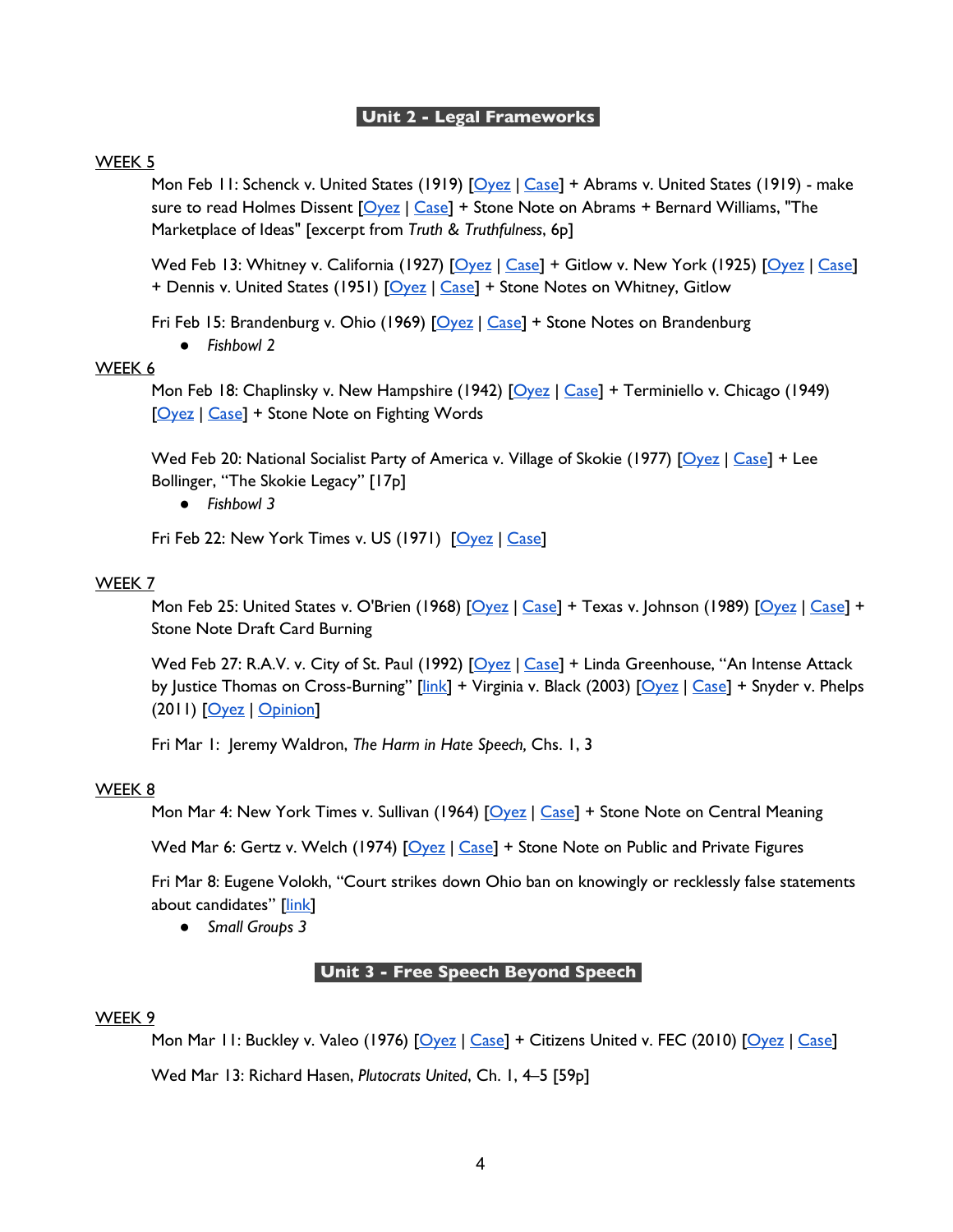Fri Mar 15: Remy Dupleiss, "Of Course Money is Speech" [link] + John O. McGinnis, "Liberals Versus Political Speech" [9p]

● *Fishbowl 4 (debate)*

#### WEEK 10

Mon Mar 18: Laura Weinrib, "Rethinking the Myth of the Modern First Amendment" [20p] + Laura Weinrib, *The Taming of Free Speech* [selections]

Wed Mar 20: Laura Weinrib, *The Taming of Free Speech* [selections, continued] + Abood v. Detroit Board of Education (1977) [Oyez | Case] + Janus v. AFSCME (2018) [Oyez | Case]

\* LAURA WEINRIB TALK || Hale 270 || 5:30pm \*

Fri Mar 22: Laura Weinrib, "The ACLU's free speech stance should be about social justice, not 'timeless' principles" [link]

● *Small Groups 4*

SPRING BREAK || Mon 25 March — Fri 29 March 29 || SPRING BREAK

#### **Unit 4 - Digital Landscapes .**

#### WEEK 11

Mon Apr 1: Knight First Amendment Institute v. Trump [skim/skip §1–D, pp24–36; reading pp1–24, 36–75, 50p double spaced]

Wed Apr 3: Tarleton Gillespie, *Custodians of the Internet*, Ch. 1–2 [44p]

● *Small Groups 5*

Fri Apr 5: Tarleton Gillespie, *Custodians of the Internet*, Ch. 3 [30p]

#### WEEK 12

Mon Apr 8: "The Twitter Rules" [link] & "The Twitter Rules: A Living Document" [link] + Facebook, "Community Standards" [link] + Instagram "Community Guidelines" [link] + Reddit Content Policy, Moderator Guidelines, Transparency Report [link]

● Small Groups 6

Wed Apr 10: Tarleton Gillespie, *Custodians of the Internet*, Chs. 4, 7 [44p]

● *Fishbowl 5*

Fri Apr 12: Robyn Caplan, Lauren Hanson, and Joan Donovan, "Dead Reckoning: Navigating Content Moderation After 'Fake News'" [40p]

#### WEEK 13

Mon Apr 15: Zeynep Tufekci, "It's the (Democracy-Poisoning) Golden Age of Free Speech" [link] + Zeynep Tufekci, *Twitter and Teargas*, Chapter 2 [20p]

Wed Apr 17: Renee Diresta, "Free Speech Is Not the Same As Free Reach" [link]

● Small Groups 7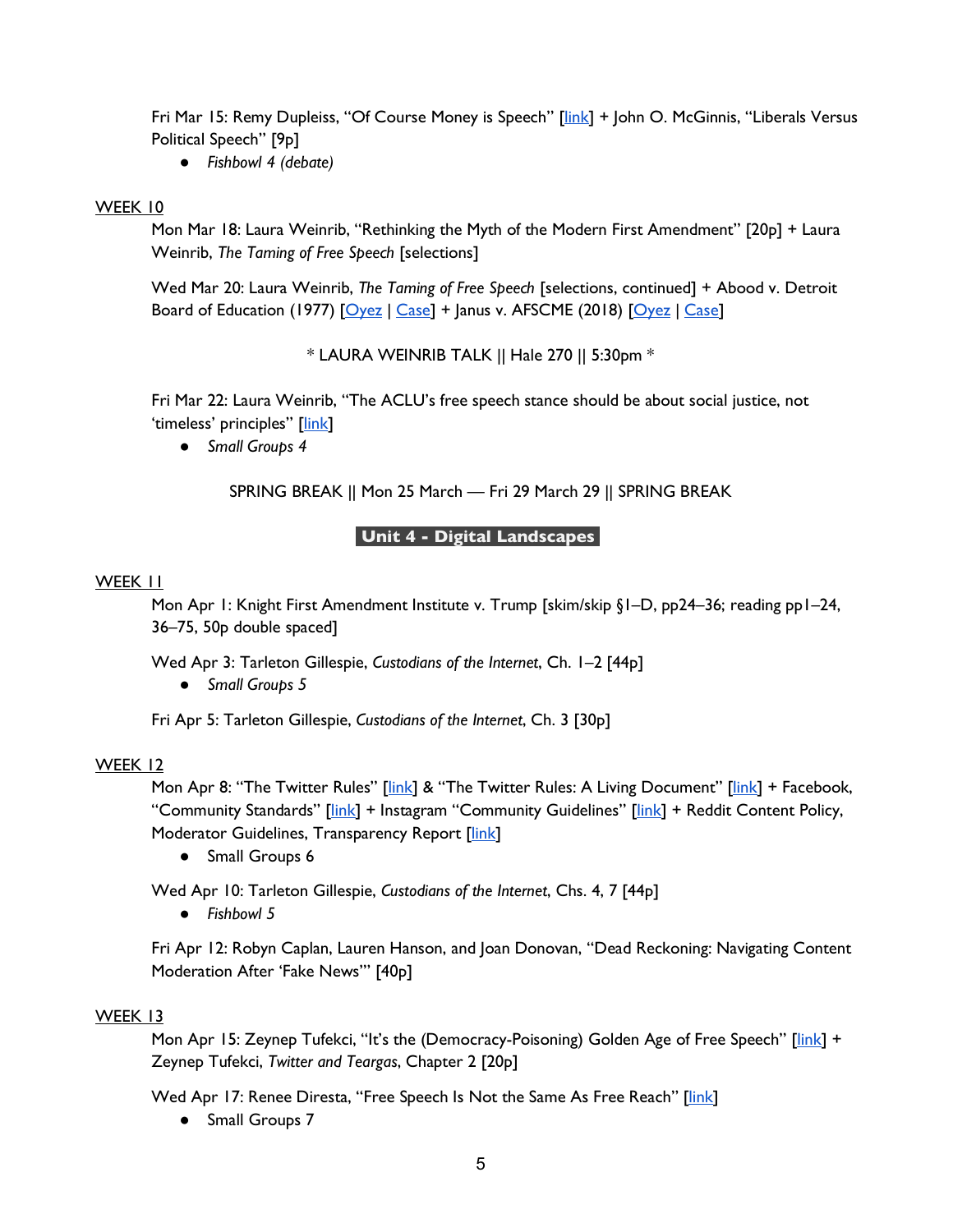Fri Apr 19: No Class (Instructor at Conference)

#### WEEK 14

Mon Apr 22: Ethan Zuckerman, "Cute Cats to the Rescue? Participatory Media and Political Expression" [24p]

Wed Apr 24: Gary King, Jennifer Pan and Margaret E. Roberts, "How Censorship in China Allows Government Criticism but Silences Collective Expression" [18p]

Fri Apr 26: Ethan Zuckerman, "We Make the Media – a recent speech at Freedom of Speech Online 2018" [link]

● *Fishbowl 6*

#### WEEK 15

Mon Apr 29: Matthew Prince, "Why We Terminated Daily Stormer" [link] + Will Oremus, "GoDaddy Joins the Resistance" [link]

Wed May 1: Tim Wu, "Is the First Amendment Obsolete?"

### **Policies**

Class Conduct: In this course we try to model many of the free speech values that we investigate: e.g., respect for opposing viewpoints (including an anticipatory respect for the audience of your speech), and a willingness to respond to ideas with both intellectual subtly and moral sensitivity. However, ultimately our project is academic and intellectual, not political. Some forms of contestation and polemic that have value in world of rough-and-tumble politics will inhibit, rather than aid, our inquiries.

Attendance: Every class is mandatory. Each student can take advantage of one no-questions-asked absence across the semester. (Note: This absence can *not* be used when you have work scheduled for or due in a class, including small group days.) Additional absences for uncontrollable circumstances must be cleared with me at least 24 hours in advance. The grade penalty for each unexcused absence is 2% of your overall grade.

Late work: Most work cannot be accepted late. Large assignments (Long Reading Reflections, Fishbowl Reflections) will have one full grade deducted per day late. (The first day late begins immediately after the due date passes; the second day late begins 24 hours after the due date passes; etc.)

Technology: Appropriate uses of technology include: taking notes and referring to electronic versions of class readings. Inappropriate uses include: any kind of texting/messaging, sending/reading email, browsing the web for non-class purposes, shopping, and/or using social media. Misuse of technology for reasons not directly related to course activities can lead to the rethinking of the technology policy.

### **Syllabus Statements**

Classroom Behavior: Students and faculty each have responsibility for maintaining an appropriate learning environment. Those who fail to adhere to such behavioral standards may be subject to discipline. Professional courtesy and sensitivity are especially important with respect to individuals and topics dealing with race, color,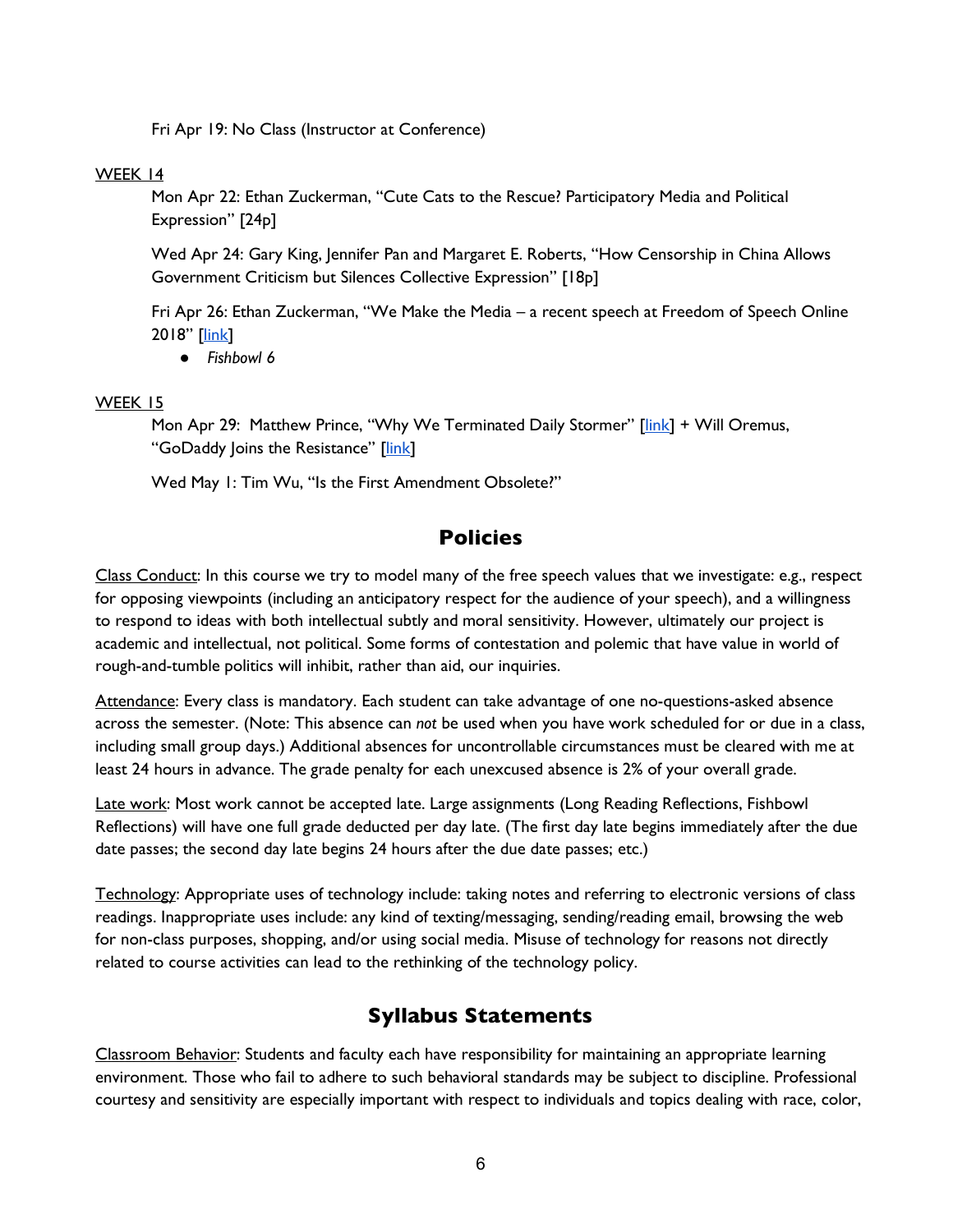national origin, sex, pregnancy, age, disability, creed, religion, sexual orientation, gender identity, gender expression, veteran status, political affiliation or political philosophy. Class rosters are provided to the instructor with the student's legal name. I will gladly honor your request to address you by an alternate name or gender pronoun. Please advise me of this preference early in the semester so that I may make appropriate changes to my records. For more information, see the policies on classroom behavior and the Student Code of Conduct.

Honor Code: All students enrolled in a University of Colorado Boulder course are responsible for knowing and adhering to the Honor Code. Violations of the policy may include: plagiarism, cheating, fabrication, lying, bribery, threat, unauthorized access to academic materials, clicker fraud, submitting the same or similar work in more than one course without permission from all course instructors involved, and aiding academic dishonesty. All incidents of academic misconduct will be reported to the Honor Code (honor@colorado.edu); 303-492-5550). Students who are found responsible for violating the academic integrity policy will be subject to nonacademic sanctions from the Honor Code as well as academic sanctions from the faculty member. Additional information regarding the Honor Code academic integrity policy can be found at the Honor Code Office website.

Sexual Misconduct, Discrimination, Harassment and/or Related Retaliation: The University of Colorado Boulder (CU Boulder) is committed to fostering a positive and welcoming learning, working, and living environment. CU Boulder will not tolerate acts of sexual misconduct (including sexual assault, exploitation, harassment, dating or domestic violence, and stalking), discrimination, and harassment by members of our community. Individuals who believe they have been subject to misconduct or retaliatory actions for reporting a concern should contact the Office of Institutional Equity and Compliance (OIEC) at 303-492-2127 or cureport@colorado.edu. Information about the OIEC, university policies, anonymous reporting, and the campus resources can be found on the OIEC website.

Please know that faculty and instructors have a responsibility to inform OIEC when made aware of incidents of sexual misconduct, discrimination, harassment and/or related retaliation, to ensure that individuals impacted receive information about options for reporting and support resources.

Religious Holidays: It is the responsibility of every instructor to explain clearly her or his procedures about absences due to religious observances in the course syllabus so that all students are fully informed, in writing, near the beginning of each semester's classes. Campus policy regarding religious observances states that faculty must make reasonable accommodations for students and in so doing, be careful not to inhibit or penalize those students who are exercising their rights to religious observance. Faculty should be aware that a given religious holiday may be observed with very different levels of attentiveness by different members of the same religious group and may require careful consideration to the particulars of each individual case.

Religious Observances: Campus policy regarding religious observances requires that faculty make every effort to deal reasonably and fairly with all students who, because of religious obligations, have conflicts with scheduled exams, assignments or required attendance. In this class, non-holiday religious observances can be accommodated with sufficient notice. Please speak to the instructor at the beginning of the semester about anticipated observances, or otherwise *at least one week* before any conflict with class.